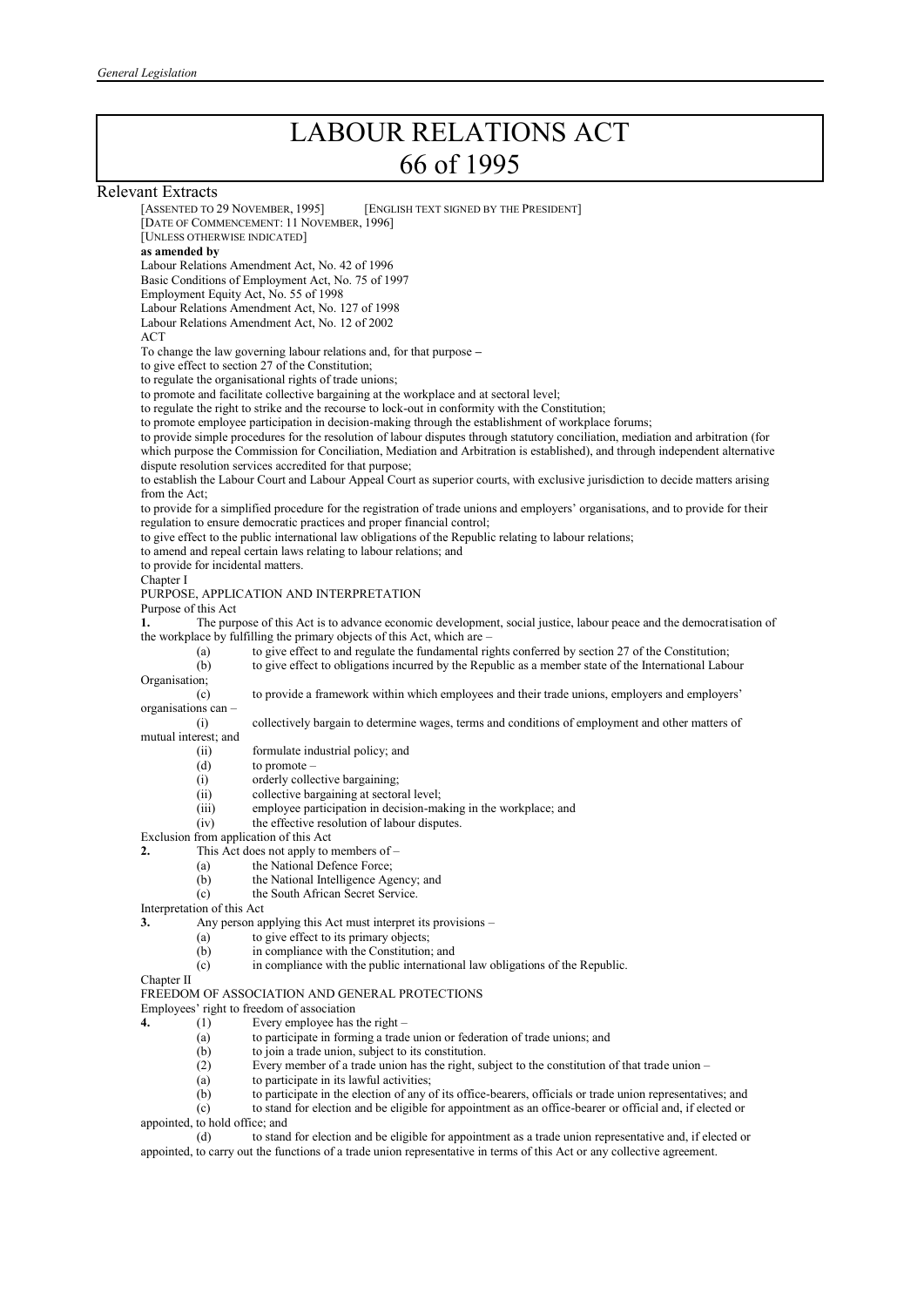(3) Every member of a trade union that is a member of a federation of trade unions has the right, subject to the constitution of that federation –

- (a) to participate in its lawful activities;
- (b) to participate in the election of any of its office-bearers or officials; and (c) to stand for election and be eligible for appointment as an office-bearer
- to stand for election and be eligible for appointment as an office-bearer or official and, if elected or

appointed, to hold office.

Protection of employees and persons seeking employment

- **5.** (1) No person may discriminate against an employee for exercising any right conferred by this Act. (2) Without limiting the general protection conferred by subsection (1), no person may do, or threat
- Without limiting the general protection conferred by subsection  $(1)$ , no person may do, or threaten to do, any of the following –
	- (a) require an employee or a person seeking employment –<br>
	(i) not to be a member of a trade union or workplace forum
	- not to be a member of a trade union or workplace forum;
	- (ii) not to become a member of a trade union or workplace forum; or
	- (iii) to give up membership of a trade union or workplace forum;

(b) prevent an employee or a person seeking employment from exercising any right conferred by this Act or from participating in any proceedings in terms of this Act; or

- (c) prejudice an employee or a person seeking employment because of past, present or anticipated –
- (i) membership of a trade union or workplace forum;
- (ii) participation in forming a trade union or federation of trade unions or establishing a workplace forum;
- (iii) participation in the lawful activities of a trade union, federation of trade unions or workplace forum;
- (iv) failure or refusal to do something that an employer may not lawfully permit or require an employee to do;
- (v) disclosure of information that the employee is lawfully entitled or required to give to another person;
- (vi) exercise of any right conferred by this Act; or
- (vii) participation in any proceedings in terms of this Act.

(3) No person may advantage, or promise to advantage, an employee or a person seeking employment in exchange for that person not exercising any right conferred by this Act or not participating in any proceedings in terms of this Act. However, nothing in this section precludes the parties to a dispute from concluding an agreement to settle that dispute.

(4) A provision in any contract, whether entered into before or after the commencement of this Act, that directly or indirectly contradicts or limits any provision of section 4, or this section is invalid, unless the contractual provision is permitted by this Act.

Employers' right to freedom of association

- 6. (1) Every employer has the right
	-
	- (a) to participate in forming an employers' organisation or a federation of employers' organisations; and
	- (b) to join an employers' organisation, subject to its constitution. (2) Every member of an employers' organisation has the right, subject to the constitution of that employers'
- organisation
	- (a) to participate in its lawful activities;
	- (b) to participate in the election of any of its office-bearers or officials; and
	- $\int_{c}^{c}$  (c) if

(i) a natural person, to stand for election and be eligible for appointment as an office-bearer or official and, if elected or appointed, to hold office; or

(ii) a juristic person, to have a representative stand for election, and be eligible for appointment, as an officebearer or official and, if elected or appointed, to hold office.

(3) Every member of an employers' organisation that is a member of a federation of employers'

organisations has the right, subject to the constitution of that federation –

- (a) to participate in its lawful activities;
- (b) to participate in the election of any of its office-bearers or officials; and
- $(c)$  if

(i) a natural person, to stand for election and be eligible for appointment as an office-bearer or official and, if elected or appointed, to hold office;

(ii) a juristic person, to have a representative stand for election, and be eligible for appointment, as an officebearer or official and, if elected or appointed, to hold office.

Protection of employers' rights

7. (1) No person may discriminate against an employer for exercising any right conferred by this Act.

(2) Without limiting the general protection conferred by subsection (1), no person may do, or threaten to do, any of the following –

- (a) require an employer
	- (i) not to be a member of an employers' organisation;
	- (ii) not to become a member of an employers' organisation; or
- (iii) to give up membership of an employers' organisation;

(b) prevent an employer from exercising any right conferred by this Act or from participating in any

proceedings in terms of this Act; or

- (c) prejudice an employer because of past, present or anticipated –
- (i) membership of an employers' organisation;
	- (ii) participation in forming an employers' organisation or a federation of employers' organisations;
	- (iii) participation in the lawful activities of an employers' organisation or a federation of employers'
- organisations;

(iv) disclosure of information that the employer is lawfully entitled or required to give to another person;

- (v) exercise of any right conferred by this Act; or
- (vi) participation in any proceedings in terms of this Act.

(3) No person may advantage, or promise to advantage, an employer in exchange for that employer not exercising any right conferred by this Act or not participating in any proceedings in terms of this Act. However, nothing in this section precludes the parties to a dispute from concluding an agreement to settle that dispute.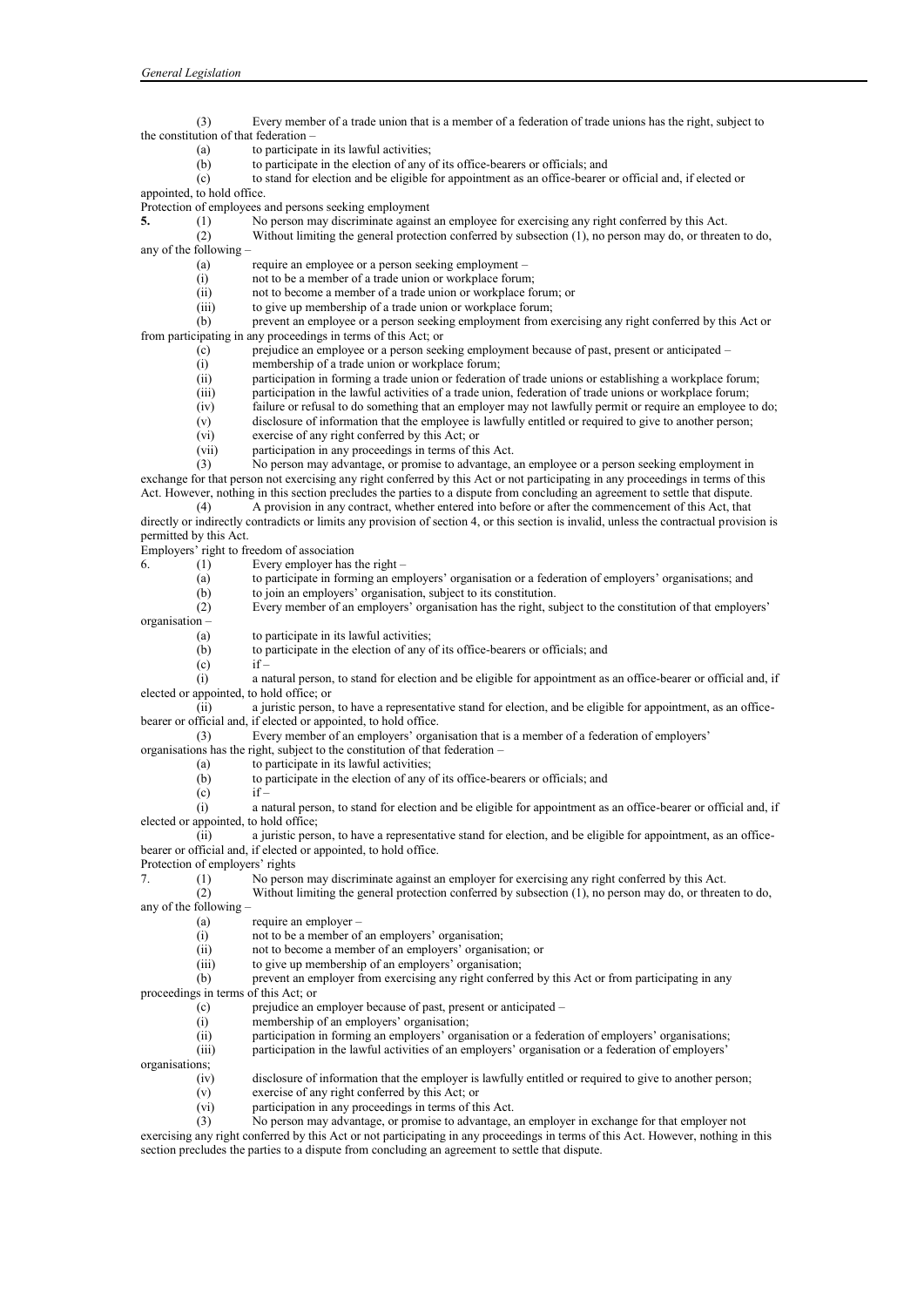(4) A provision in any contract, whether entered into before or after the commencement of this Act, that directly or indirectly contradicts or limits any provision of section 6, or this section, is invalid, unless the contractual provision is permitted by this Act.

Rights of trade unions and employers' organisations<br>8. Every trade union and every employers' or

**8.** Every trade union and every employers' organisation has the right –

- (a) subject to the provisions of Chapter VI
	- (i) to determine its own constitution and rules; and
	- (ii) to hold elections for its office-bearers, officials and representatives;<br>(b) to plan and organise its administration and lawful activities;

to plan and organise its administration and lawful activities;

(c) to participate in forming a federation of trade unions or a federation of employers' organisations;

(d) to join a federation of trade unions or a federation of employers' organisations, subject to its constitution, and to participate in its lawful activities; and

(e) to affiliate with, and participate in the affairs of, any international workers' organisation or international employers' organisation or the International Labour Organisation, and contribute to, or receive financial assistance from, those organisations.

Procedure for disputes<br>9  $(1)$ 

**9.** (1) If there is a dispute about the interpretation or application of any provision of this Chapter, any party to the dispute may refer the dispute in writing to –

(a) a council, if the parties to the dispute fall within the registered scope of that council; or

(b) the Commission, if no council has jurisdiction.

(2) The party who refers the dispute must satisfy the council or the Commission that a copy of the referral has been served on all the other parties to the dispute.

(3) The council or the Commission must attempt to resolve the dispute through conciliation.<br>
(4) If the dispute remains unresolved, any party to the dispute may refer it to the Labour Council

If the dispute remains unresolved, any party to the dispute may refer it to the Labour Court for

adjudication.

Burden of proof<br>10 In an

**10.** In any proceedings –

(a) a party who alleges that a right or protection conferred by this Chapter has been infringed must prove the facts of the conduct; and

(b) the party who engaged in that conduct must then prove that the conduct did not infringe any provision of this Chapter.

Chapter III

## COLLECTIVE BARGAINING

**Part A –Organisational Rights**

Trade union representativeness

**11.** In this Part, unless otherwise stated, "representative trade union" means a registered trade union, or two or more registered trade unions acting jointly, that are sufficiently representative of the employees employed by an employer in a workplace.

Trade union access to workplace

**12.** (1) Any office-bearer or official of a representative trade union is entitled to enter the employer's premises in order to recruit members or communicate with members, or otherwise serve their interests.

(2) A representative trade union is entitled to hold meetings with employees outside their working hours at the employer's premises.

(3) The members of a representative trade union are entitled to vote at the employer's premises in any election or ballot contemplated by that trade union's constitution.

(4) The rights conferred by this section are subject to any conditions as to time and place that are reasonable and necessary to safeguard life or property or to prevent the undue disruption of work.

Deduction of trade union subscriptions or levies

**13.** (1) Any employee who is a member of a representative trade union may authorise the employer in writing to deduct subscriptions or levies payable to that trade union from the employee's wages.

(2) An employer who receives an authorisation in terms of subsection (1) must begin making the authorised deduction as soon as possible and must remit the amount deducted to the representative trade union by not later than the 15th

day of the month first following the date each deduction was made.<br>(3) An employee may revoke an authorisation gives An employee may revoke an authorisation given in terms of subsection  $(1)$  by giving the employer and the representative trade union one month's written notice or, if the employee works in the public service, three months' written notice.

(4) An employer who receives a notice in terms of subsection (3) must continue to make the authorised deduction until the notice period has expired and then must stop making the deduction.

(5) With each monthly remittance, the employer must give the representative trade union –

(a) a list of the names of every member from whose wages the employer has made the deductions that are included in the remittance;

(b) details of the amounts deducted and remitted and the period to which the deductions relate; and (c) a copy of every notice of revocation in terms of subsection (3).

Trade union representatives

**14.** (1) In this section, "representative trade union" means a registered trade union, or two or more registered trade unions acting jointly, that have as members the majority of the employees employed by an employer in a workplace. (2) In any workplace in which at least 10 members of a representative trade union are employed, those

members are entitled to elect from among themselves –

(a) if there are 10 members of the trade union employed in the workplace, one trade union representative;

(b) if there are more than 10 members of the trade union employed in the work place, two trade union

representatives;

(c) if there are more than 50 members of the trade union employed in the workplace, two trade union representatives for the first 50 members, plus a further one trade union representative for every additional 50 members up to a maximum of seven trade union representatives;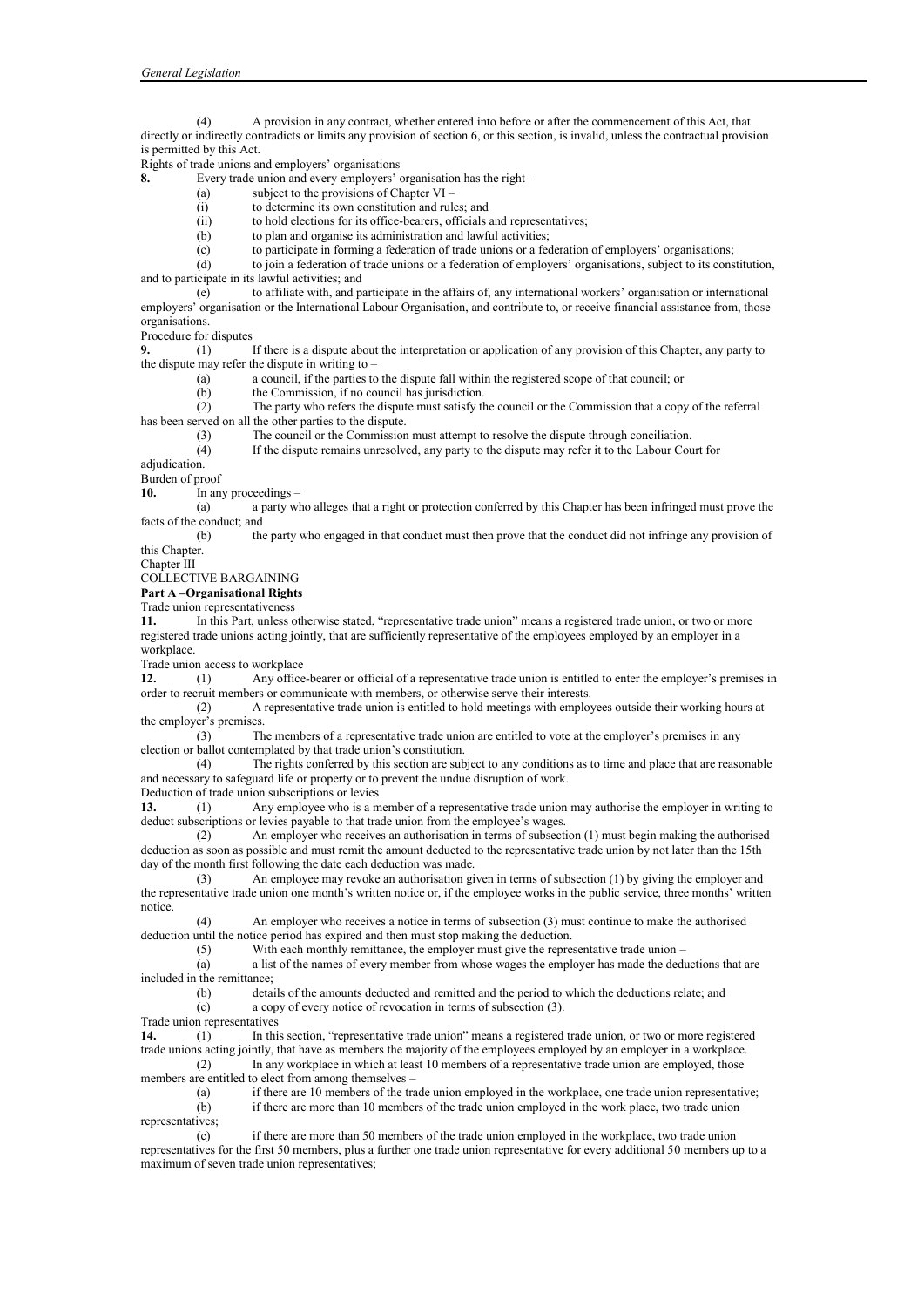(d) if there are more than 300 members of the trade union employed in the workplace, seven trade union representatives for the first 300 members, plus one additional trade union representative for every 100 additional members up to a maximum of 10 trade union representatives;

(e) if there are more than 600 members of the trade union employed in the workplace, 10 trade union representatives for the first 600 members, plus one additional trade union representative for every 200 additional members up to a maximum of 12 trade union representatives; and

(f) if there are more than 1 000 members of the trade union employed in the workplace, 12 trade union representatives for the first 1 000 members, plus one additional trade union representative for every 500 additional members up to a maximum of 20 trade union representatives.

(3) The constitution of the representative trade union governs the nomination, election, terms of office and removal from office of a trade union representative.<br>(4) A trade union representative

(4) A trade union representative has the right to perform the following functions –  $\alpha$  at the request of an employee in the workplace, to assist and represent the emp

at the request of an employee in the workplace, to assist and represent the employee in grievance and disciplinary proceedings;

(b) to monitor the employer's compliance with the workplace-related provisions of this Act, any law regulating terms and conditions of employment and any collective agreement binding on the employer;

(c) to report any alleged contravention of the workplace-related provisions of this Act, any law regulating terms and conditions of employment and any collective agreement binding on the employer to –

- (i) the employer;
- (ii) the representative trade union; and
- (iii) any responsible authority or agency; and<br>(d) to perform any other function agreed to b

to perform any other function agreed to between the representative trade union and the employer.

(5) Subject to reasonable conditions, a trade union representative is entitled to take reasonable time off with pay during working hours –

(a) to perform the functions of a trade union representative; and

(b) to be trained in any subject relevant to the performance of the functions of a trade union representative.

Leave for trade union activities<br>15. (1) An empl **15.** (1) An employee who is an office-bearer of a representative trade union, or of a federation of trade unions to which the representative trade union is affiliated, is entitled to take reasonable leave during working hours for the purpose of performing the functions of that office.

(2) The representative trade union and the employer may agree to the number of days of leave, the number of days of paid leave and the conditions attached to any leave.

(3) An arbitration award in terms of section 21 (7) regulating any of the matters referred to in subsection (2) remains in force for 12 months from the date of the award.

Disclosure of information

**16.** (1) For the purposes of this section, "representative trade union" means a registered trade union, or two or more registered trade unions acting jointly, that have as members the majority of the employees employed by an employer in a workplace.

(2) Subject to subsection (5), an employer must disclose to a trade union representative all relevant information that will allow the trade union representative to perform effectively the functions referred to in section 14 (4).

(3) Subject to subsection (5), whenever an employer is consulting or bargaining with a representative trade union, the employer must disclose to the representative trade union all relevant information that will allow the representative trade union to engage effectively in consultation or collective bargaining.

(4) The employer must notify the trade union representative or the representative trade union in writing if any information disclosed in terms of subsection (2) or (3) is confidential.

(5) An employer is not required to disclose information –

(a) that is legally privileged;

(b) that the employer cannot disclose without contravening a prohibition imposed on the employer by any law or order of any court;

(c) that is confidential and, if disclosed, may cause substantial harm to an employee or the employer; or

(d) that is private personal information relating to an employee, unless that employee consents to the disclosure of that information.

(6) If there is a dispute about what information is required to be disclosed in terms of this section, any party to the dispute may refer the dispute in writing to the Commission.

(7) The party who refers the dispute to the Commission must satisfy it that a copy of the referral has been served on all the other parties to the dispute.

(8) The Commission must attempt to resolve the dispute through conciliation.

(9) If the dispute remains unresolved, any party to the dispute may request that the dispute be resolved through arbitration.

(10) In any dispute about the disclosure of information contemplated in subsection (6), the commissioner must first decide whether or not the information is relevant.<br>(11) If the commissioner decides that the info

If the commissioner decides that the information is relevant and if it is information contemplated in subsection  $(5)$  (c) or  $(d)$ , the commissioner must balance the harm that the disclosure is likely to cause to an employee or employer against the harm that the failure to disclose the information is likely to cause to the ability of a trade union representative to perform effectively the functions referred to in section 14 (4) or the ability of a representative trade union to engage effectively in consultation or collective bargaining.

 $(12)$  If the commissioner decides that the balance of harm favours the disclosure of the information, the commissioner may order the disclosure of the information on terms designed to limit the harm likely to be caused to the employee or employer.

(13) When making an order in terms of subsection (12), the commissioner must take into account any breach of confidentiality in respect of information disclosed in terms of this section at that workplace and may refuse to order the disclosure of the information or any other confidential information which might otherwise be disclosed for a period specified in the arbitration award.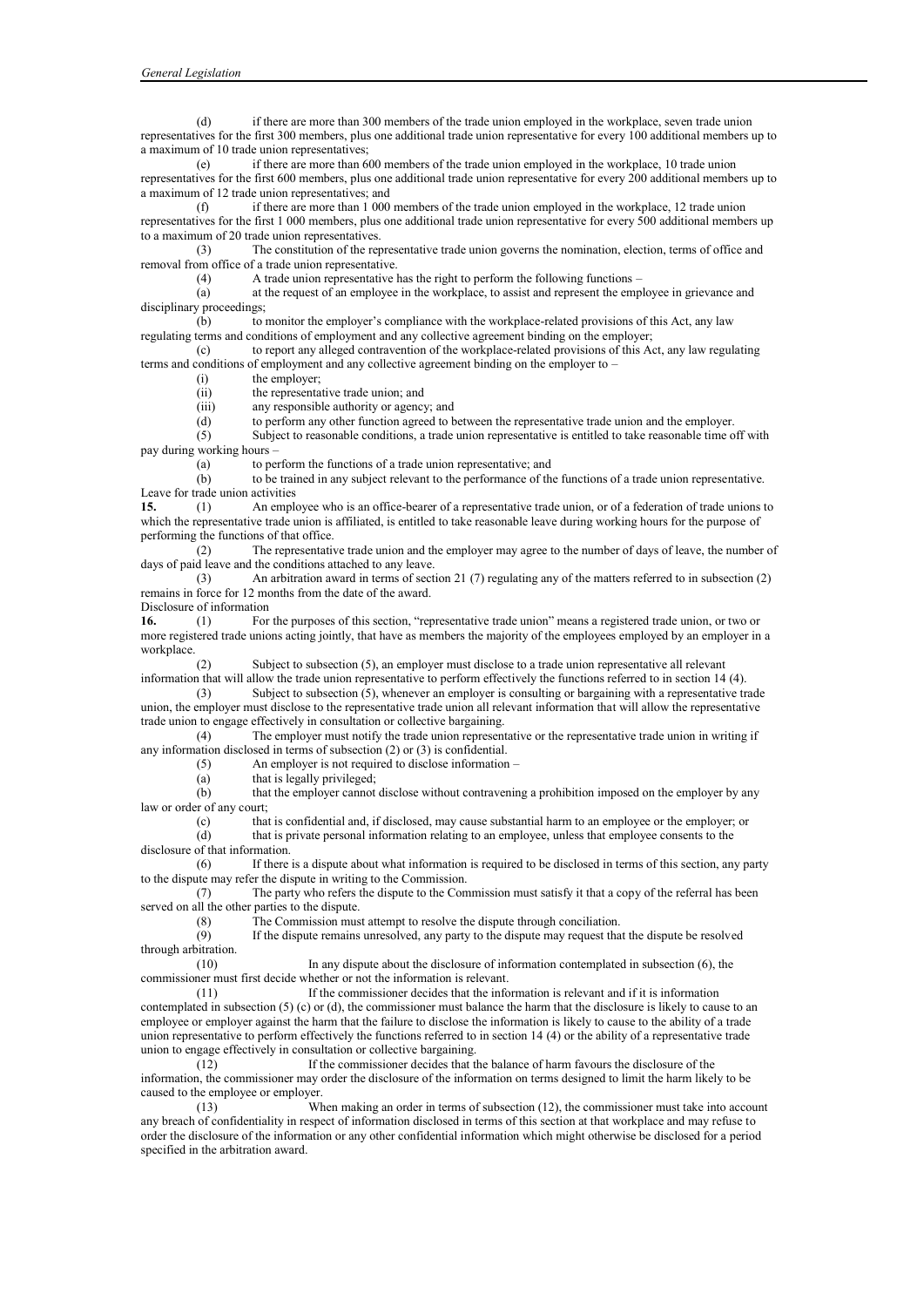(14) In any dispute about an alleged breach of confidentiality, the commissioner may order that the right to disclosure of information in that workplace be withdrawn for a period specified in the arbitration award. Restricted rights in the domestic sector

**17.** (1) For the purposes of this section, "domestic sector" means the employment of employees engaged in domestic work in their employers' homes or on the property on which the home is situated.<br>(2) The rights conferred on representative trade unions by this Part in so

The rights conferred on representative trade unions by this Part in so far as they apply to the domestic sector are subject to the following limitations –

(a) the right of access to the premises of the employer conferred by section 12 on an office-bearer or official of a representative trade union does not include the right to enter the home of the employer, unless the employer agrees; and

(b) the right to the disclosure of information conferred by section 16 does not apply in the domestic sector. Right to establish thresholds of representativeness<br>18. (1) An employer and a registere

An employer and a registered trade union whose members are a majority of the employees employed by that employer in a workplace, or the parties to a bargaining council, may conclude a collective agreement establishing a threshold of representativeness required in respect of one or more of the organisational rights referred to in sections 12, 13 and 15.

(2) A collective agreement concluded in terms of subsection (1) is not binding unless the thresholds of representativeness in the collective agreement are applied equally to any registered trade union seeking any of the organisational rights referred to in that subsection.

Certain organisational rights for trade union party to a council

**19.** Registered trade unions that are parties to a council automatically have the rights contemplated in sections 12 and 13 in respect of all workplaces within the registered scope of the council regardless of their representativeness in any particular workplace.

Organisational rights in collective agreements<br>20. Nothing in this Part precludes the c

**20.** Nothing in this Part precludes the conclusion of a collective agreement that regulates organisational rights. Exercise of rights conferred by this Part

**21.** (1) Any registered trade union may notify an employer in writing that it seeks to exercise one or more of the rights conferred by this Part in a workplace.

(2) The notice referred to in subsection (1) must be accompanied by a certified copy of the trade union's certificate of registration and must specify –

(a) the workplace in respect of which the trade union seeks to exercise the rights;<br>(b) the representativeness of the trade union in that workplace, and the facts relies

the representativeness of the trade union in that workplace, and the facts relied upon to demonstrate that it is a representative trade union; and

(c) the rights that the trade union seeks to exercise and the manner in which it seeks to exercise those rights.

(3) Within 30 days of receiving the notice, the employer must meet the registered trade union and endeavour to conclude a collective agreement as to the manner in which the trade union will exercise the rights in respect of that workplace.

(4) If a collective agreement is not concluded, either the registered trade union or the employer may refer the dispute in writing to the Commission.

(5) The party who refers the dispute to the Commission must satisfy it that a copy of the referral has been served on the other party to the dispute.

(6) The Commission must appoint a commissioner to attempt to resolve the dispute through conciliation. (7) If the dispute remains unresolved, either party to the dispute may request that the dispute be resolved through arbitration.

(8) If the unresolved dispute is about whether or not the registered trade union is a representative trade union, the commissioner –

(a) must seek –

(i) to minimise the proliferation of trade union representation in a single workplace and, where possible, to encourage a system of a representative trade union in a workplace; and

(ii) to minimise the financial and administrative burden of requiring an employer to grant organisational rights to more than one registered trade union;

- (b) must consider –
- (i) the nature of the workplace;

(ii) the nature of the one or more organisational rights that the registered trade union seeks to exercise;

(iii) the nature of the sector in which the workplace is situated; and

(iv) the organisational history at the workplace or any other workplace of the employer; and

(c) may withdraw any of the organisational rights conferred by this Part and which are exercised by any

other registered trade union in respect of that workplace, if that other trade union has ceased to be a representative trade union. (9) In order to determine the membership or support of the registered trade union, the commissioner may –

(a) make any necessary inquiries;

(b) where appropriate, conduct a ballot of the relevant employees; and

(c) take into account any other relevant information.

(10) The employer must co-operate with the commissioner when the commissioner acts in terms of subsection (9), and must make available to the commissioner any information and facilities that are reasonably necessary for the purposes of that subsection.

(11) An employer who alleges that a trade union is no longer a representative trade union may apply to the Commission to withdraw any of the organisational rights conferred by this Part, in which case the provisions of subsections (5) to (10) apply, read with the changes required by the context.

Disputes about organisational rights

**22.** (1) Any party to a dispute about the interpretation or application of any provision of this Part, other than a dispute contemplated in section 21, may refer the dispute in writing to the Commission.

(2) The party who refers a dispute to the Commission must satisfy it that a copy of the referral has been served on all the other parties to the dispute.

(3) The Commission must attempt to resolve the dispute through conciliation.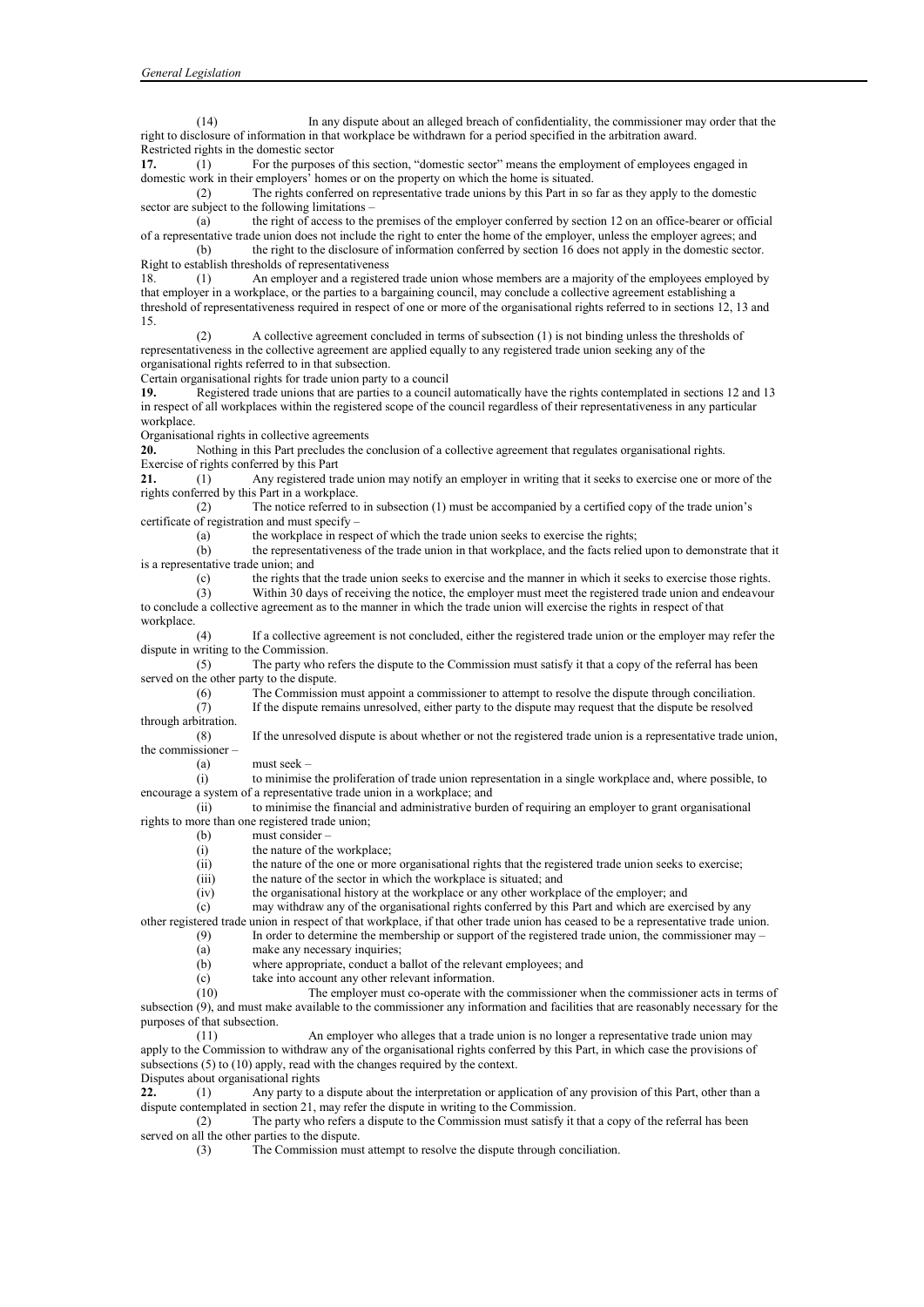(4) If the dispute remains unresolved, any party to the dispute may request that the dispute be resolved through arbitration as soon as may be practicable.

Chanter IV

STRIKES AND LOCK-OUTS

Right to strike and recourse to lock-out  $64.$  (1) Every employee

Every employee has the right to strike and every employer has recourse to lock-out if-

(a) the issue in dispute has been referred to a council or to the Commission as required by this Act, and –

(i) a certificate stating that the dispute remains unresolved has been issued; or

 $(iii)$  a period of 30 days, or any extension of that period agreed to between the parties to the dispute, has elapsed since the referral was received by the council or the Commission: and after that –

(b) in the case of a proposed strike, at least 48 hours' notice of the commencement of the strike, in writing, has been given to the employer, unless –

(i) the issue in dispute relates to a collective agreement to be concluded in a council, in which case, notice must have been given to that council; or

(ii) the employer is a member of an employers' organisation that is a party to the dispute, in which case, notice must have been given to that employers' organisation; or

(c) in the case of a proposed lock-out, at least 48 hours' notice of the commencement of the lock-out, in writing, has been given to any trade union that is a party to the dispute, or, if there is no such trade union, to the employees, unless the issue in dispute relates to a collective agreement to be concluded in a council, in which case, notice must have been given to that council; or

(d) in the case of a proposed strike or lock-out where the State is the employer, at least seven days' notice of the commencement of the strike or lock-out has been given to the parties contemplated in paragraphs (b) and (c).

(2) If the issue in dispute concerns a refusal to bargain, an advisory award must have been made in terms of section 135 (3) (c) before notice is given in terms of subsection (1) (b) or (c). A refusal to bargain includes before notice is given in terms of subsection (1) (b) or (c). A refusal to bargain includes –

(a) a refusal –

(i) to recognise a trade union as a collective bargaining agent; or

(ii) to agree to establish a bargaining council;

(b) a withdrawal of recognition of a collective bargaining agent;

(c) a resignation of a party from a bargaining council;

(d) a dispute about –

(i) appropriate bargaining units;

(ii) appropriate bargaining levels; or

(iii) bargaining subjects.

(3) The requirements of subsection (1) do not apply to a strike or a lock-out if–

(a) the parties to the dispute are members of a council, and the dispute has been dealt with by that council in accordance with its constitution;

(b) the strike or lock-out conforms with the procedures in a collective agreement;

(c) the employees strike in response to a lock-out by their employer that does not comply with the provisions of this Chapter;

(d) the employer locks out its employees in response to their taking part in a strike that does not conform with the provisions of this Chapter; or

(e) the employer fails to comply with the requirements of subsections (4) and (5).

(4) Any employee who or any trade union that refers a dispute about a unilateral change to terms and conditions of employment to a council or the Commission in terms of subsection (1) (a) may, in the referral, and for the period referred to in subsection  $(1)$   $(a)$  –

(a) require the employer not to implement unilaterally the change to terms and conditions of employment; or

(b) if the employer has already implemented the change unilaterally, require the employer to restore the terms and conditions of employment that applied before the change.

(5) The employer must comply with a requirement in terms of subsection (4) within 48 hours of service of the referral on the employer.

Limitations on right to strike or recourse to lock-out

**65.** (1) No person may take part in a strike or a lock-out or in any conduct in contemplation or furtherance of a strike or a lock-out if–

(a) that person is bound by a collective agreement that prohibits a strike or lock-out in respect of the issue in dispute;

(b) that person is bound by an agreement that requires the issue in dispute to be referred to arbitration; (c) the issue in dispute is one that a party has the right to refer to arbitration or to the Labour Court in terms

of this Act;

(d) that person is engaged in –

(i) an essential service; or

(ii) a maintenance service.

(2) (a) Despite section 65 (1) (c), a person may take part in a strike or a lock-out or in any conduct in contemplation or in furtherance of a strike or lock-out if the issue in dispute is about any matter dealt with in sections 12 to 15.

(b) If the registered trade union has given notice of the proposed strike in terms of section 64 (1) in respect of an issue in dispute referred to in paragraph (a), it may not exercise the right to refer the dispute to arbitration in terms of section 21 for a period of 12 months from the date of the notice.

(3) Subject to a collective agreement, no person may take part in a strike or a lock-out or in any conduct in contemplation or furtherance of a strike or lock-out –

(a) if that person is bound by –

(i) any arbitration award or collective agreement that regulates the issue in dispute; or

(ii) any determination made in terms of section 44 by the Minister that regulates the issue in dispute; or

(b) any determination made in terms of the Wage Act and that regulates the issue in dispute, during the first year of that determination.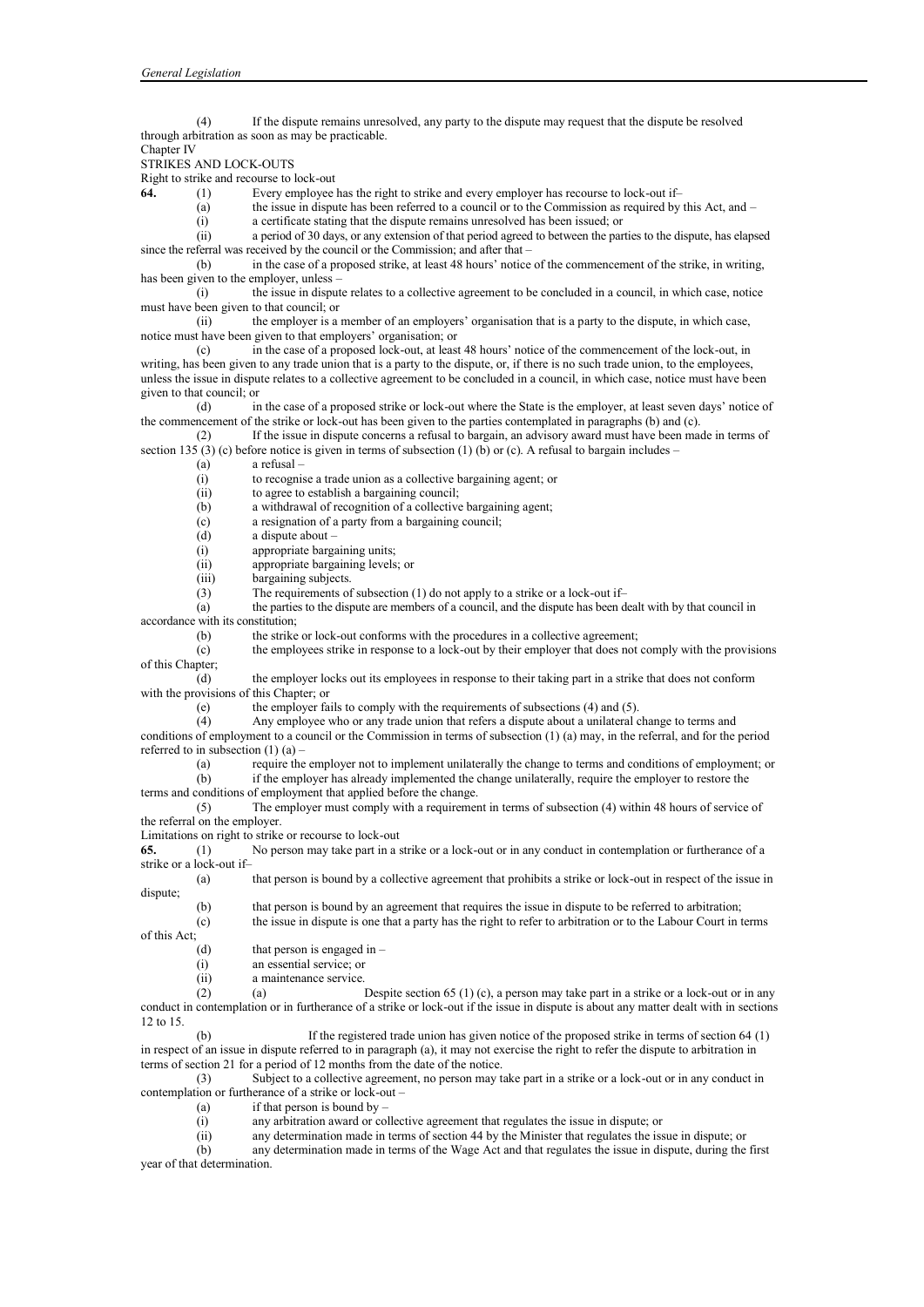Secondary strikes

**66.** (1) In this section "secondary strike" means a strike, or conduct in contemplation or furtherance of a strike, that is in support of a strike by other employees against their employer, but does not include a strike in pursuit of a demand that has been referred to a council if the striking employees, employed within the registered scope of that council, have a material interest in that demand.

- [Sub-s. (1) substituted by s. 19 of Act No. 42 of 1996.]
	- (2) No person may take part in a secondary strike unless –
	- $\alpha$  the strike that is to be supported complies with the provisions of sections 64 and 65;

(b) the employer of the employees taking part in the secondary strike or, where appropriate, the employers' organisation of which that employer is a member, has received written notice of the proposed secondary strike at least seven days prior to its commencement; and

(c) the nature and extent of the secondary strike is reasonable in relation to the possible direct or indirect effect that the secondary strike may have on the business of the primary employer.

(3) Subject to section 68 (2) and (3), a secondary employer may apply to the Labour Court for an interdict to prohibit or limit a secondary strike that contravenes subsection (2).

(4) Any person who is a party to proceedings in terms of subsection (3), or the Labour Court, may request the Commission to conduct an urgent investigation to assist the Court to determine whether the requirements of subsection (2) (c) have been met.

(5) On receipt of a request made in terms of subsection (4), the Commission must appoint a suitably qualified person to conduct the investigation, and then submit, as soon as possible, a report to the Labour Court.

(6) The Labour Court must take account of the Commission's report in terms of subsection (5) before making an order.

Strike or lock-out in compliance with this Act

**67.** (1) In this Chapter, "protected strike" means a strike that complies with the provisions of this Chapter and "protected lock-out" means a lock-out that complies with the provisions of this Chapter. means a lock-out that complies with the provisions of this Chapter.

- (2) A person does not commit a delict or a breach of contract by taking part in
	- (a) a protected strike or a protected lock-out; or
	- (b) any conduct in contemplation or in furtherance of a protected strike or a protected lock-out.

(3) Despite subsection (2), an employer is not obliged to remunerate an employee for services that the

employee does not render during a protected strike or a protected lock-out, however –

(a) if the employee's remuneration includes payment in kind in respect of accommodation, the provision of food and other basic amenities of life, the employer, at the request of the employee, must not discontinue the payment in kind during the strike or lock-out; and

(b) after the end of the strike or lock-out, the employer may recover the monetary value of the payment in kind made at the request of the employee during the strike or lock-out from the employee by way of civil proceedings instituted in the Labour Court.

(4) An employer may not dismiss an employee for participating in a protected strike or for any conduct in contemplation or in furtherance of a protected strike.

(5) Subsection (4) does not preclude an employer from fairly dismissing an employee in accordance with the provisions of Chapter VIII for a reason related to the employee's conduct during the strike, or for a reason based on the employer's operational requirements.

 $(6)$  Civil legal proceedings may not be instituted against any person for –

(a) participating in a protected strike or a protected lock-out; or

(b) any conduct in contemplation or in furtherance of a protected strike or a protected lock-out.

(7) The failure by a registered trade union or a registered employers' organisation to comply with a provision in its constitution requiring it to conduct a ballot of those of its members in respect of whom it intends to call a strike or lockout may not give rise to, or constitute a ground for, any litigation that will affect the legality of, and the protection conferred by this section on, the strike or lock-out.

(8) The provisions of subsections (2) and (6) do not apply to any act in contemplation or in furtherance of a strike or a lock-out, if that act is an offence.

(9) Any act in contemplation or in furtherance of a protected strike or a protected lock-out that is a contravention of the Basic Conditions of Employment Act or the Wage Act does not constitute an offence. Strike or lock-out not in compliance with this Act

**68.** (1) In the case of any strike or lock-out, or any conduct in contemplation or in furtherance of a strike or lockout, that does not comply with the provisions of this Chapter, the Labour Court has exclusive jurisdiction –

(a) to grant an interdict or order to restrain –

(i) any person from participating in a strike or any conduct in contemplation or in furtherance of a strike; or

- (ii) any person from participating in a lock-out or any conduct in contemplation or in furtherance of a lock-
- out;

(b) to order the payment of just and equitable compensation for any loss attributable to the strike or lock-out, or conduct, having regard to –

(i) whether –

(aa) attempts were made to comply with the provisions of this Chapter and the extent of those attempts;

- (bb) the strike or lock-out or conduct was premeditated;
- (cc) the strike or lock-out or conduct was in response to unjustified conduct by another party to the dispute;

and

- (dd) there was compliance with an order granted in terms of paragraph (a);<br>(ii) the interests of orderly collective bargaining;
- the interests of orderly collective bargaining;
- (iii) the duration of the strike or lock-out or conduct; and
- (iv) the financial position of the employer, trade union or employees respectively.<br>[Para. (b) substituted by s. 17 of Act No. 12 of 2002.]

s. 17 of Act No. 12 of 2002.]

(2) The Labour Court may not grant any order in terms of subsection (1) (a) unless 48 hours' notice of the application has been given to the respondent: However, the Court may permit a shorter period of notice if–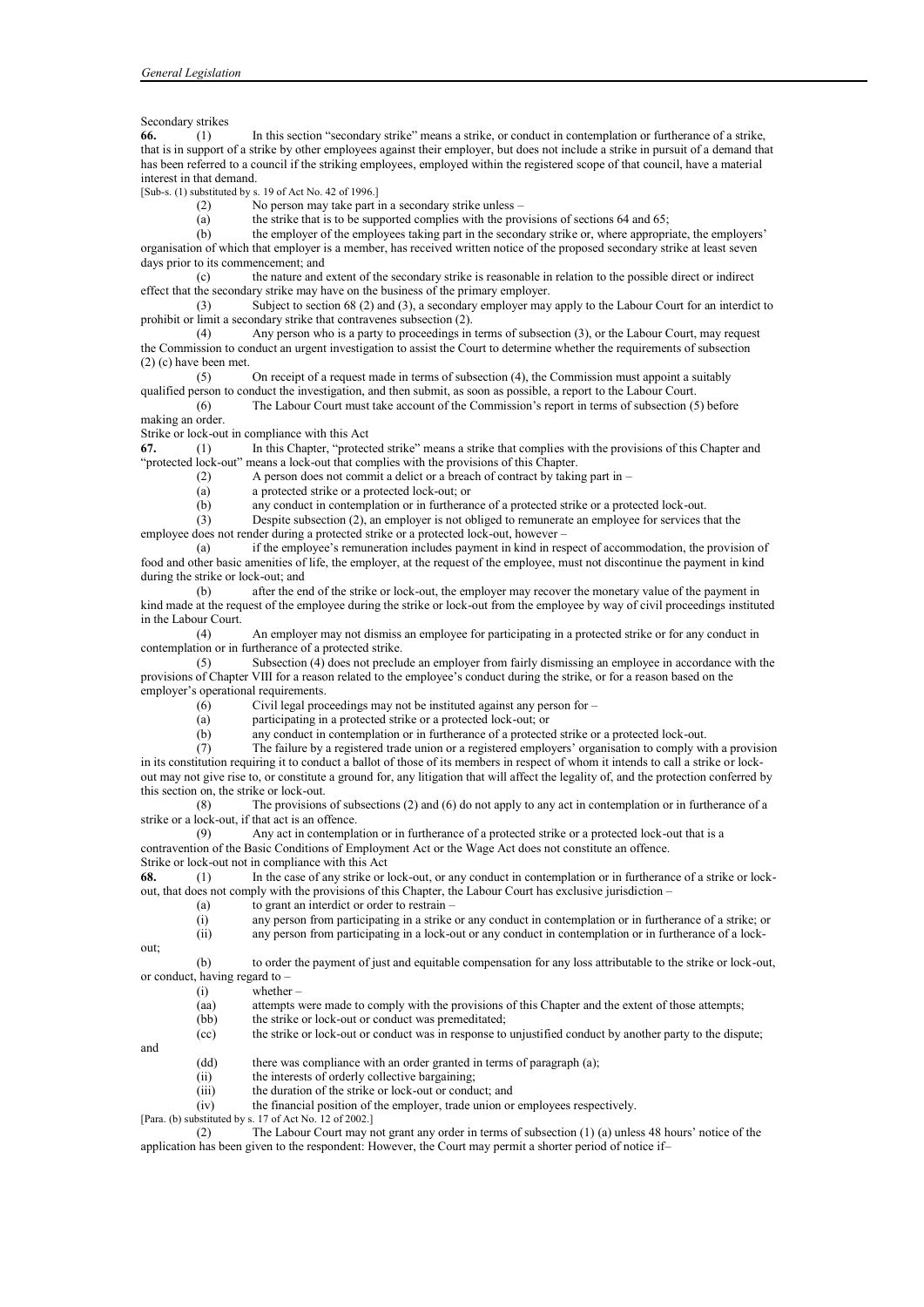(a) the applicant has given written notice to the respondent of the applicant's intention to apply for the granting of an order;<br>(b) (b) the respondent has been given a reasonable opportunity to be heard before a decision concerning that application is taken; and  $(c)$  th the applicant has shown good cause why a period shorter than 48 hours should be permitted. (3) Despite subsection (2), if written notice of the commencement of the proposed strike or lock-out was given to the applicant at least 10 days before the commencement of the proposed strike or lock-out, the applicant must give at least five days' notice to the respondent of an application for an order in terms of subsection (1) (a). (4) Subsections (2) and (3) do not apply to an employer or an employee engaged in an essential service or a maintenance service. (5) Participation in a strike that does not comply with the provisions of this Chapter, or conduct in contemplation or in furtherance of that strike, may constitute a fair reason for dismissal. In determining whether or not the dismissal is fair, the Code of Good Practice: Dismissal in Schedule 8 must be taken into account. Picketing **69.** (1) A registered trade union may authorise a picket by its members and supporters for the purposes of peacefully demonstrating – (a) in support of any protected strike; or (b) in opposition to any lock-out. (2) Despite any law regulating the right of assembly, a picket authorised in terms of subsection (1) may be held – (a) in any place to which the public has access but outside the premises of an employer; or (b) with the permission of the employer, inside the employer's premises. [Sub-s. (2) amended by s. 20 of Act No. 42 of 1996.] (3) The permission referred to in subsection (2) (b) may not be unreasonably withheld. (4) If requested to do so by the registered trade union or the employer, the Commission must attempt to secure an agreement between the parties to the dispute on rules that should apply to any picket in relation to that strike or lockout. (5) If there is no agreement, the Commission must establish picketing rules, and in doing so must take account of– (a) the particular circumstances of the workplace or other premises where it is intended that the right to picket is to be exercised; and (b) any relevant code of good practice. (6) The rules established by the Commission may provide for picketing by employees on their employer's premises if the commission is satisfied that the employer's permission has been unreasonably withheld. (7) The provisions of section 67, read with the changes required by the context, apply to the call for, organisation of, or participation in a picket that complies with the provisions of this section. (8) Any party to a dispute about any of the following issues may refer the dispute in writing to the Commission – (a) an allegation that the effective use of the right to picket is being undermined; (b) an alleged material contravention of subsection (1) or (2); (c) an alleged material breach of an agreement concluded in terms of subsection (4); or (d) an alleged material breach of a rule established in terms of subsection (5).  $(9)$  The party who refers the dispute to the Commission must satisfy it that a copy of the referral has been served on all the other parties to the dispute. (10) The Commission must attempt to resolve the dispute through conciliation. (11) If the dispute remains unresolved, any party to the dispute may refer it to the Labour Court for adjudication. Chapter VIII UNFAIR DISMISSAL AND UNFAIR LABOUR PRACTICE [Heading substituted by s. 39 of Act No. 12 of 2002.] Right not to be unfairly dismissed or subjected to unfair labour practice **185.** Every employee has the right not to be – (a) unfairly dismissed; and (b) subjected to unfair labour practice. [S. 185 substituted by s. 40 of Act No. 12 of 2002.] Meaning of dismissal and unfair labour practice 186. (1) "Dismissal" means that – (a) an employer has terminated a contract of employment with or without notice; (b) an employee reasonably expected the employer to renew a fixed term contract of employment on the same or similar terms but the employer offered to renew it on less favourable terms, or did not renew it; (c) an employer refused to allow an employee to resume work after she – (i) took maternity leave in terms of any law, collective agreement or her contract of employment; or  $(ii)$  ...... [Sub-para. (ii) deleted by s. 95 (4) of Act No. 75 of 1997.] (d) an employer who dismissed a number of employees for the same or similar reasons has offered to reemploy one or more of them but has refused to re-employ another; or (e) an employee terminated a contract of employment with or without notice because the employer made continued employment intolerable for the employee. (f) an employee terminated a contract of employment with or without notice because the new employer, after a transfer in terms of section 197 or section 197A, provided the employee with conditions or circumstances at work that are

substantially less favourable to the employee than those provided by the old employer.

[Para. (f) added by s. 41 (b) of Act No. 12 of 2002.]

(2) "Unfair labour practice" means any unfair act or omission that arises between an employer and an employee involving –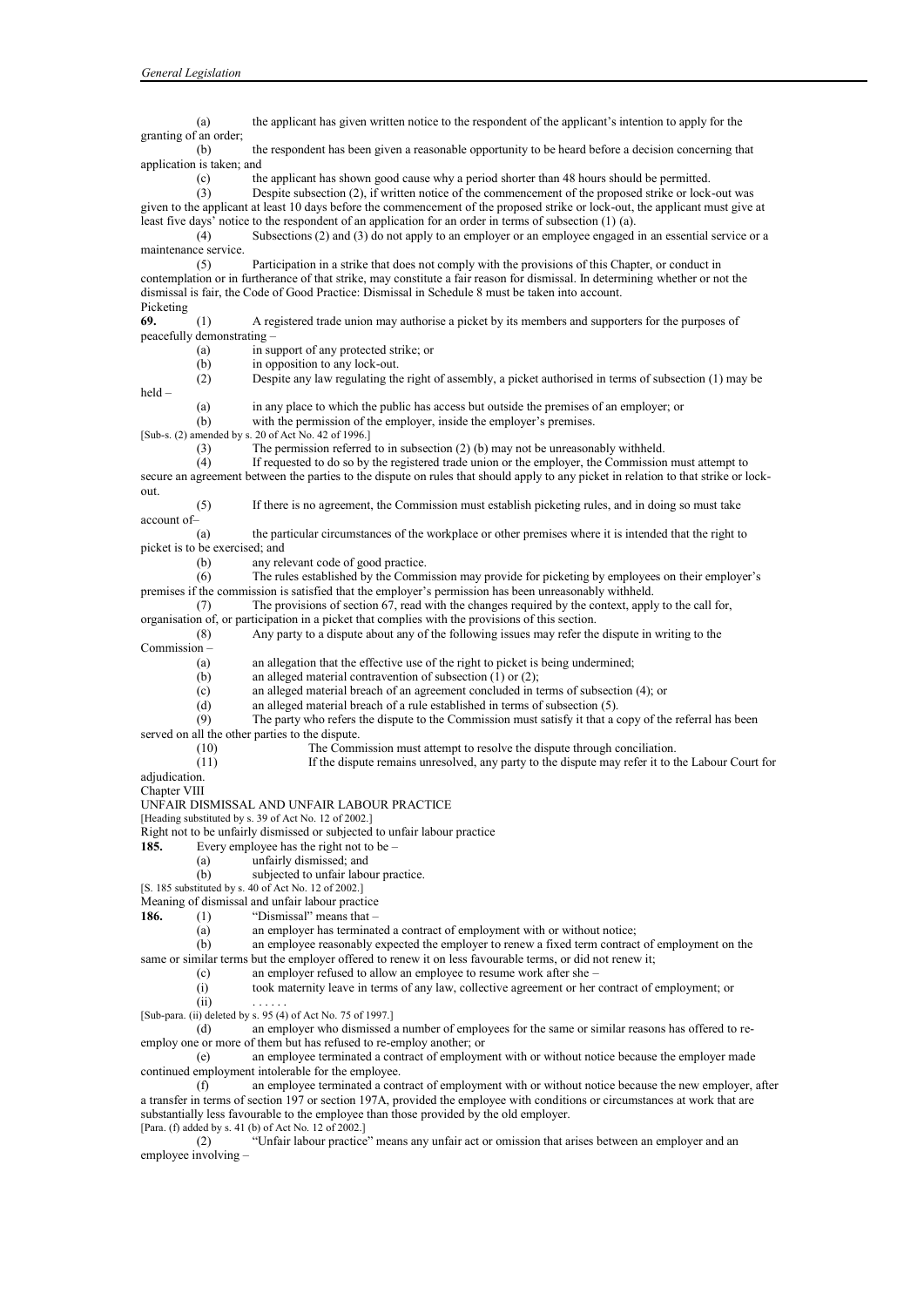(a) unfair conduct by the employer relating to the promotion, demotion, probation (excluding disputes about dismissals for a reason relating to probation) or training of an employee or relating to the provision of benefits to an employee; (b) the unfair suspension of an employee or any other unfair disciplinary action short of dismissal in respect

of an employee; agreement; and

(c) a failure or refusal by an employer to reinstate or re-employ a former employee in terms of any

(d) an occupational detriment, other than dismissal, in contravention of the Protected Disclosures Act, 2000 (Act No. 26 of 2000), on account of the employee having made a protected disclosure defined in that Act. [S. 186 amended by s. 41 (a) of Act No. 12 of 2002. Sub-s. (2) added by s. 41 (c) of Act No. 12 of 2002.]

Automatically unfair dismissals<br>187. (1) A dismiss

**187.** (1) A dismissal is automatically unfair if the employer, in dismissing the employee, acts contrary to section 5 or, if the reason for the dismissal is –

(a) that the employee participated in or supported, or indicated an intention to participate in or support, a strike or protest action that complies with the provisions of Chapter IV;

(b) that the employee refused, or indicated an intention to refuse, to do any work normally done by an employee who at the time was taking part in a strike that complies with the provisions of Chapter IV or was locked out, unless that work is necessary to prevent an actual danger to life, personal safety or health;

(c) to compel the employee to accept a demand in respect of any matter of mutual interest between the employer and employee;

(d) that the employee took action, or indicated an intention to take action, against the employer by –

(i) exercising any right conferred by this Act; or

(ii) participating in any proceedings in terms of this Act;

(e) the employee's pregnancy, intended pregnancy, or any reason related to her pregnancy;

(f) that the employer unfairly discriminated against an employee, directly or indirectly, on any arbitrary ground, including, but not limited to race, gender, sex, ethnic or social origin, colour, sexual orientation, age, disability,

religion, conscience, belief, political opinion, culture, language, marital status or family responsibility;

(g) a transfer, or a reason related to a transfer, contemplated in section 197 or 197A; or [Para. (g) added by s. 42 of Act No. 12 of 2002.]

ded by s. 42 of Act No.  $(12 \text{ of } 2002.$ ]<br>(h) a contravention of the a contravention of the Protected Disclosures Act, 2000, by the employer, on account of an employee having made a protected disclosure defined in that Act.

- [Para. (h) added by s. 42 of Act No. 12 of 2002.]
	- (2) Despite subsection  $(1)$  (f) –
- (a) a dismissal may be fair if the reason for dismissal is based on an inherent requirement of the particular job;

(b) a dismissal based on age is fair if the employee has reached the normal or agreed retirement age for persons employed in that capacity.

Other unfair dismissals

188. (1) A dismissal that is not automatically unfair, is unfair if the employer fails to prove –

(a) that the reason for dismissal is a fair reason –

(i) related to the employee's conduct or capacity; or <br>(ii) based on the employer's operational requirement

- (ii) based on the employer's operational requirements; and<br>
(b) that the dismissal was effected in accordance with a fail
- that the dismissal was effected in accordance with a fair procedure.
- (2) Any person considering whether or not the reason for dismissal is a fair reason or whether or not the

dismissal was effected in accordance with a fair procedure must take into account any relevant code of good practice issued in terms of this Act.

Agreement for pre-dismissal arbitration

**188A.** (1) An employer may, with the consent of the employee, request a council, an accredited agency or the Commission to conduct an arbitration into allegations about the conduct or capacity of that employee.

- (2) The request must be in the prescribed form.
- (3) The council, accredited agency or the Commission must appoint an arbitrator on receipt of–

(a) payment by the employer of the prescribed fee; and (b) the employee's written consent to the inquiry.

the employee's written consent to the inquiry.

(4) (a) An employee may only consent to a pre-dismissal arbitration after the employee has been advised of the allegation referred to in subsection (1) and in respect of a specific arbitration.

(b) Despite subparagraph (a), an employee earning more than the amount determined by the Minister in terms of section 6 (3) of the Basic Conditions of Employment Act, may consent to the holding of a pre-dismissal arbitration in a contract of employment.

(5) In any arbitration in terms of this section a party to the dispute may appear in person or be represented only by –

- (a) a co-employee;
- (b) a director or employee, if the party is a juristic person;
- (c) any member, office bearer or official of that party's registered trade union or registered employers'
- organisation; or
	- (d) a legal practitioner, on agreement between the parties.

(6) Section 138, read with the changes required by the context, applies to any arbitration in terms of this section.

(7) An arbitrator appointed in terms of this section has all the powers conferred on a commissioner by section 142 (1) (a) to (e), (2) and (7) to (9), read with the changes required by the context, and any reference in that section to the director for the purpose of this section, must be read as a reference to –

- (a) the secretary of the council, if the arbitration is held under the auspices of the council;
- (b) the director of the accredited agency, if the arbitration is held under the auspices of an accredited agency.
- (8) The provisions of sections 143 to 146 apply to any award made by an arbitrator in terms of this section.

(9) An arbitrator conducting an arbitration in terms of this section must, in the light of the evidence presented and by reference to the criteria of fairness in the Act, direct what action, if any, should be taken against the employee.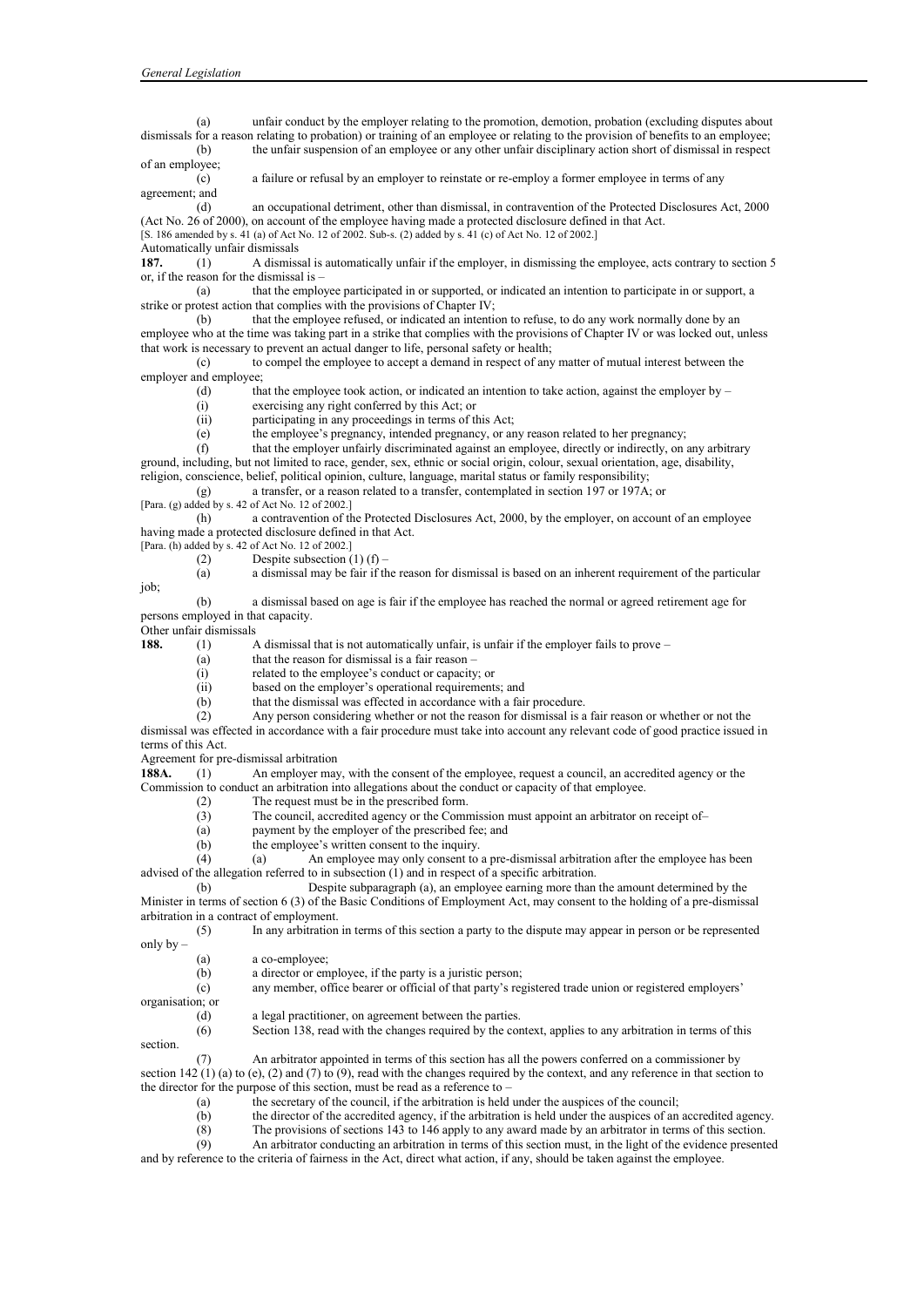(10) (a) A private agency may only conduct an arbitration in terms of this section if it is accredited for this purpose by the Commission.

(b) A council may only conduct an arbitration in terms of this section in respect of which the employer or the employee is not a party to the council, if the council has been accredited for this purpose by the Commission. [S. 188A inserted by s. 43 of Act No. 12 of 2002.]

Dismissals based on operational requirements<br>189 (1) When an employer contains

**189.** (1) When an employer contemplates dismissing one or more employees for reasons based on the employer's operational requirements, the employer must consult –

(a) any person whom the employer is required to consult in terms of a collective agreement;

 $(b)$  if there is no collective agreement that requires consultation –

 $(i)$  a workplace forum, if the employees likely to be affected by the proposed dismissals are employed in a workplace in respect of which there is a workplace forum; and

(ii) any registered trade union whose members are likely to be affected by the proposed dismissals;

(c) if there is no workplace forum in the workplace in which the employees likely to be affected by the proposed dismissals are employed, any registered trade union whose members are likely to be affected by the proposed

dismissals; or

(d) if there is no such trade union, the employees likely to be affected by the proposed dismissals or their representatives nominated for that purpose.

(2) The employer and the other consulting parties must in the consultation envisaged by subsections (1) and (3) engage in a meaningful joint consensus-seeking process and attempt to reach consensus on –

- (a) appropriate measures –
- (i) to avoid the dismissals;
- (ii) to minimise the number of dismissals;
- (iii) to change the timing of the dismissals; and
- (iv) to mitigate the adverse effects of the dismissals;
- (b) the method for selecting the employees to be dismissed; and
- (c) the severance pay for dismissed employees.

(3) The employer must issue a written notice inviting the other consulting party to consult with it and disclose in writing all relevant information, including, but not limited to –

(a) the reasons for the proposed dismissals;

(b) the alternatives that the employer considered before proposing the dismissals, and the reasons for rejecting each of those alternatives;

(c) the number of employees likely to be affected and the job categories in which they are employed;

(d) the proposed method for selecting which employees to dismiss; (e) the time when, or the period during which, the dismissals are likely to take effect;

- (f) the severance pay proposed;
- (g) any assistance that the employer proposes to offer to the employees likely to be dismissed;
- (h) the possibility of the future re-employment of the employees who are dismissed;

(i) the number of employees employed by the employer; and

(j) the number of employees that the employer has dismissed for reasons based on its operational

requirements in the preceding 12 months.<br>(4) (a) The pro (4) (a) The provisions of section 16 apply, read with the changes required by the context, to the disclosure of information in terms of subsection (3).

(b) In any dispute in which an arbitrator or the Labour Court is required to decide whether or not any information is relevant, the onus is on the employer to prove that any information that it has refused to disclose is not relevant for the purposes for which it is sought.

(5) The employer must allow the other consulting party an opportunity during consultation to make representations about any matter dealt with in subsections (2), (3) and (4) as well as any other matter relating to the proposed dismissals.

(6) (a) The employer must consider and respond to the representations made by the other consulting party and, if the employer does not agree with them, the employer must state the reasons for disagreeing.

- (b) If any representation is made in writing the employer must respond in writing.
- $(7)$  The employer must select the employees to be dismissed according to selection criteria –
- (a) that have been agreed to by the consulting parties; or

(b) if no criteria have been agreed, criteria that are fair and objective.

[S. 189 substituted by s. 44 of Act No. 12 of 2002.]

Dismissals based on operational requirements by employers with more than 50 employees

**189A.** (1) This section applies to employers employing more than 50 employees if-

(a) the employer contemplates dismissing by reason of the employer's operational requirements, at least –

- 
- (i) 10 employees, if the employer employs up to 200 employees;<br>(ii) 20 employees, if the employer employs more than 200, but no 20 employees, if the employer employs more than 200, but not more than 300, employees;

(iii) 30 employees, if the employer employs more than 300, but not more than 400, employees;

- (iv) 40 employees, if the employer employs more than 400, but not more than 500, employees; or
- (v) 50 employees, if the employer employs more than 500 employees; or
- (b) the number of employees that the employer contemplates dismissing together with the number of

employees that have been dismissed by reason of the employer's operational requirements in the 12 months prior to the

employer issuing a notice in terms of section 189 (3), is equal to or exceeds the relevant number specified in paragraph (a).<br>(2) In respect of any dismissal covered by this section – In respect of any dismissal covered by this section -

(a) an employer must give notice of termination of employment in accordance with the provisions of this section;

(b) despite section 65 (1) (c), an employee may participate in a strike and an employer may lock out in accordance with the provisions of this section;

(c) the consulting parties may agree to vary the time periods for facilitation or consultation.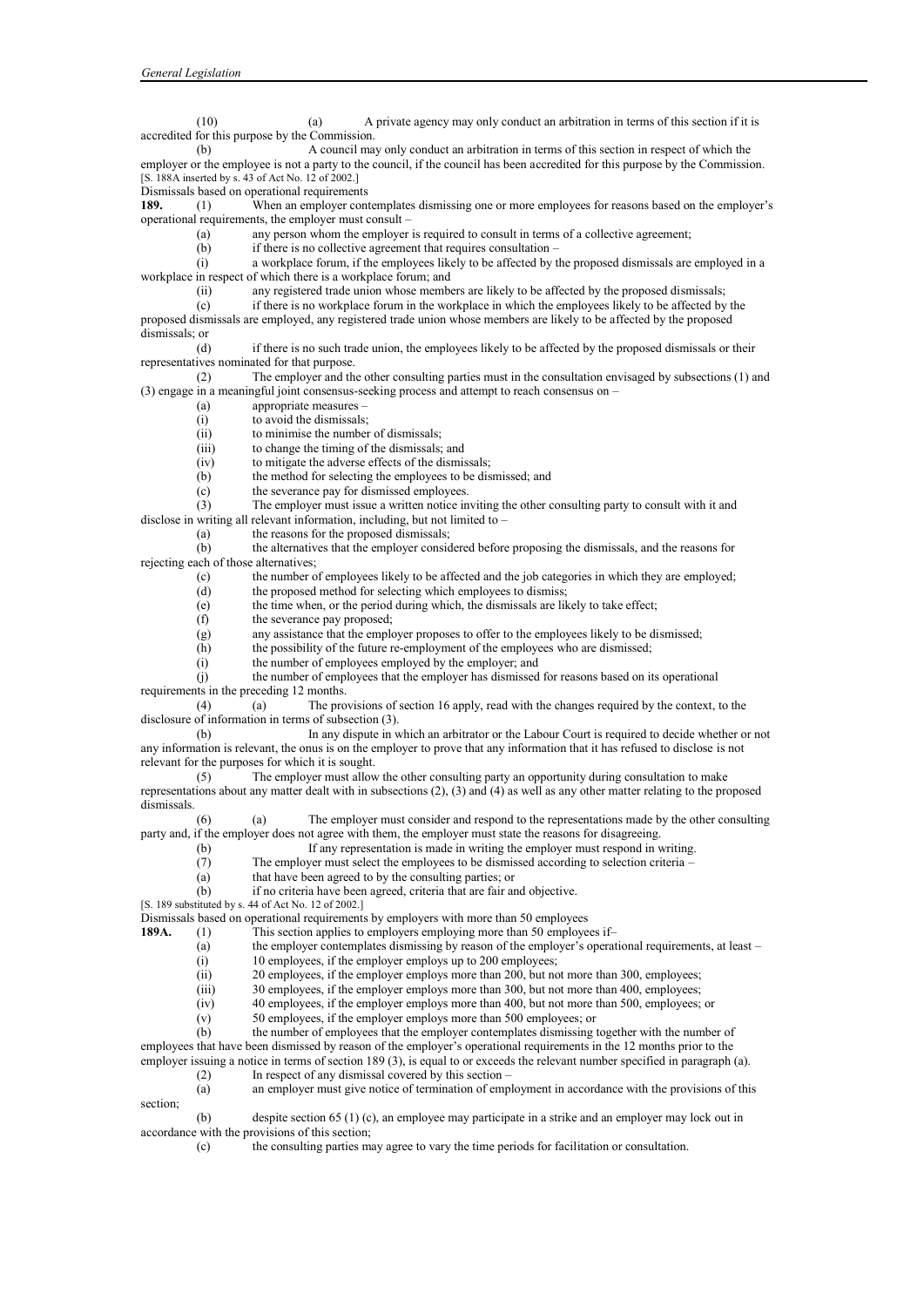(3) The Commission must appoint a facilitator in terms of any regulations made under subsection (6) to assist the parties engaged in consultations if– (a) the employer has in its notice in terms of section 189 (3) requested facilitation; or (b) consulting parties representing the majority of employees whom the employer contemplates dismissing have requested facilitation and have notified the Commission within 15 days of the notice.<br>(4) This section does not prevent an agreement to appoint a facilitator in This section does not prevent an agreement to appoint a facilitator in circumstances not contemplated in subsection (3). (5) If a facilitator is appointed in terms of subsection (3) or (4) the facilitation must be conducted in terms of any regulations made by the Minister under subsection (6) for the conduct of such facilitations. (6) The Minister, after consulting NEDLAC and the Commission, may make regulations relating to – (a) the time period, and the variation of time periods, for facilitation;<br>(b) the powers and duties of facilitators; the powers and duties of facilitators; (c) the circumstances in which the Commission may charge a fee for appointing a facilitator and the amount of the fee; and (d) any other matter necessary for the conduct of facilitations.  $(7)$  If a facilitator is appointed in terms of subsection (3) or (4), and 60 days have elapsed from the date on which notice was given in terms of section 189 (3) – (a) the employer may give notice to terminate the contracts of employment in accordance with section 37 (1) of the Basic Conditions of Employment Act; and (b) a registered trade union or the employees who have received notice of termination may either – (i) give notice of a strike in terms of section  $64$  (1) (b) or (d); or (ii) refer a dispute concerning whether there is a fair reason for the dismissal to the Labour Court in terms of section 191 (11).  $(8)$  If a facilitator is not appointed – (a) a party may not refer a dispute to a council or the Commission unless a period of 30 days has lapsed from the date on which notice was given in terms of section 189 (3); and (b) once the periods mentioned in section 64 (1) (a) have elapsed – (i) the employer may give notice to terminate the contracts of employment in accordance with section 37 (1) of the Basic Conditions of Employment Act; and (ii) a registered trade union or the employees who have received notice of termination may – (a) or (d) or (d) or (d) or (d) or (d) is or (d) is or (d) is or (d) is or (d) is or (d) is or (d) is or (d) is or (d) is or (d) give notice of a strike in terms of section 64 (1) (b) or (d); or (bb) refer a dispute concerning whether there is a fair reason for the dismissal to the Labour Court in terms of section 191 (11).<br>(9) Notice Notice of the commencement of a strike may be given if the employer dismisses or gives notice of dismissal before the expiry of the periods referred to in subsections  $(7)$  (a) or  $(8)$  (b) (i).  $(10)$  (a) A consulting party may not – (i) give notice of a strike in terms of this section in respect of a dismissal, if it has referred a dispute concerning whether there is a fair reason for that dismissal to the Labour Court; (ii) refer a dispute about whether there is a fair reason for a dismissal to the Labour Court, if it has given notice of a strike in terms of this section in respect of that dismissal. (b) If a trade union gives notice of a strike in terms of this section – (i) no member of that trade union, and no employee to whom a collective agreement concluded by that trade union dealing with consultation or facilitation in respect of dismissals by reason of the employers' operational requirements has been extended in terms of section 23 (1) (d), may refer a dispute concerning whether there is a fair reason for dismissal to the Labour Court; (ii) any referral to the Labour Court contemplated by subparagraph (i) that has been made, is deemed to be withdrawn. (11) The following provisions of Chapter IV apply to any strike or lock-out in terms of this section: (a) Section 64 (1) and (3) (a) to (d), except that  $-$ (i) section 64 (1) (a) does not apply if a facilitator is appointed in terms of this section; (ii) an employer may only lock out in respect of a dispute in which a strike notice has been issued; (b) subsection  $(2)$  (a), section 65 (1) and (3); (c) section 66 except that written notice of any proposed secondary strike must be given at least 14 days prior to the commencement of the strike; (d) sections 67, 68, 69 and 76.  $(12)$  (a) During the 14-day period referred to in subsection  $(11)$  (c), the director must, if requested by an employer who has received notice of any intended secondary strike, appoint a commissioner to attempt to resolve any dispute, between the employer and the party who gave the notice, through conciliation. (b) A request to appoint a commissioner or the appointment of a commissioner in terms of paragraph (a) does not affect the right of employees to strike on the expiry of the 14-day period. (13) If an employer does not comply with a fair procedure, a consulting party may approach the Labour Court by way of an application for an order – (a) compelling the employer to comply with a fair procedure; (b) interdicting or restraining the employer from dismissing an employee prior to complying with a fair procedure; (c) directing the employer to reinstate an employee until it has complied with a fair procedure; (d) make an award of compensation, if an order in terms of paragraphs (a) to (c) is not appropriate. (14) Subject to this section, the Labour Court may make any appropriate order referred to in section 158 (1) (a).

(15) An award of compensation made to an employee in terms of subsection (14) must comply with section 194.

(16) The Labour Court may not make an order in respect of any matter concerning the disclosure of information in terms of section 189 (4) that has been the subject of an arbitration award in terms of section 16.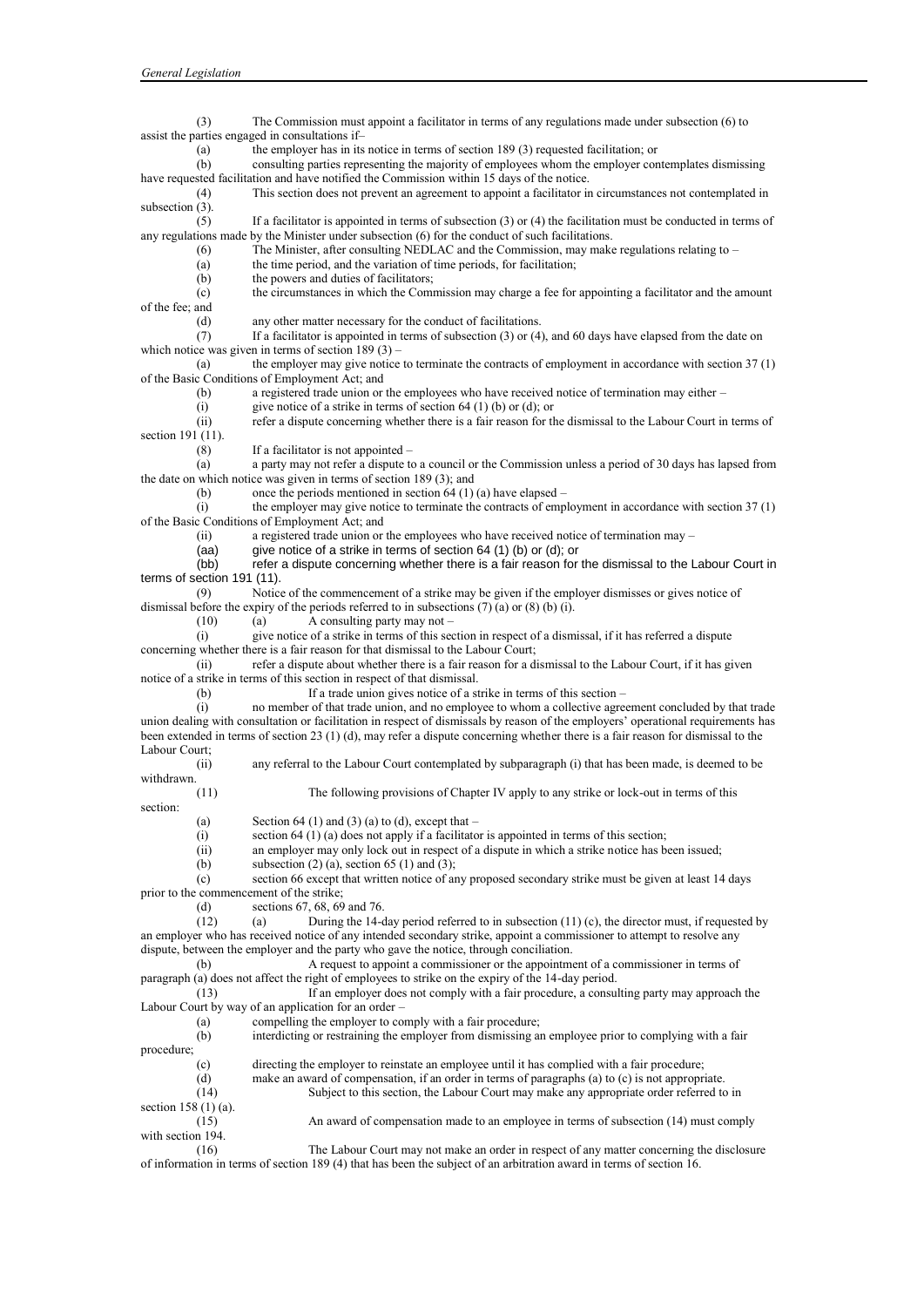(17) (a) An application in terms of subsection (13) must be brought not later than 30 days after the employer has given notice to terminate the employee's services or, if notice is not given, the date on which the employees are dismissed.

(b) The Labour Court may, on good cause shown condone a failure to comply with the time limit mentioned in paragraph (a).

(18) The Labour Court may not adjudicate a dispute about the procedural fairness of a dismissal based on the employer's operational requirements in any dispute referred to it in terms of section 191 (5) (b) (ii).

(19) In any dispute referred to the Labour Court in terms of section 191 (5) (b) (ii) that concerns the dismissal of the number of employees specified in subsection (1), the Labour Court must find that the employee was dismissed for a fair reason if–

(a) the dismissal was to give effect to a requirement based on the employer's economic, technological, structural or similar needs;

(b) the dismissal was operationally justifiable on rational grounds;

(c) there was a proper consideration of alternatives; and

(d) selection criteria were fair and objective.

(20) For the purposes of this section, an "employer" in the public service is the executing authority of a national department, provincial administration, provincial department or organisational component contemplated in section 7 (2) of the Public Service Act, 1994 (promulgated by Proclamation No. 103 of 1994). [S. 189A inserted by s. 45 of Act No. 12 of 2002.]

Date of dismissal

190. (1) The date of dismissal is the earlier of–

(a) the date on which the contract of employment terminated; or

(b) the date on which the employee left the service of the employer.

(2) Despite subsection (1) –

(a) if an employer has offered to renew on less favourable terms, or has failed to renew a fixed-term contract of employment, the date of dismissal is the date on which the employer offered the less favourable terms or the date the employer notified the employee of the intention not to renew the contract;

(b) if the employer refused to allow an employee to resume work, the date of dismissal is the date on which the employer first refused to allow the employee to resume work;

(c) if an employer refused to re-instate or re-employ the employee, the date of dismissal is the date on which the employer first refused to re-instate or re-employ that employee.

Disputes about unfair dismissals and unfair labour practices  $191$  (a) If there is a dispute about 1

**191.** (1) (a) If there is a dispute about the fairness of a dismissal, or a dispute about an unfair labour practice, the dismissed employee or the employee alleging the unfair labour practice may refer the dispute in writing to –

- (i) a council, if the parties to the dispute fall within the registered scope of that council; or
- (ii) the Commission, if no council has jurisdiction.

(b) A referral in terms of paragraph (a) must be made within –

(i) 30 days of the date of a dismissal or, if it is a later date, within 30 days of the employer making a final decision to dismiss or uphold the dismissal;

(ii) 90 days of the date of the act or omission which allegedly constitutes the unfair labour practice or, if it is a later date, within 90 days of the date on which the employee became aware of the act or occurrence.

[Sub-s. (1) substituted by s. 46 (b) of Act No. 12 of 2002.]

(2) If the employee shows good cause at any time, the council or the Commission may permit the employee to refer the dispute after the relevant time limit in subsection (1) has expired.

[Sub-s. (2) substituted by s. 46 (c) of Act No. 12 of 2002.]

(2A) Subject to subsections (1) and (2), an employee whose contract of employment is terminated by notice, may refer the dispute to the council or the Commission once the employee has received that notice. [Sub-s. (2A) inserted by s. 46 (d) of Act No. 12 of 2002.]

(3) The employee must satisfy the council or the Commission that a copy of the referral has been served on the employer.

(4) The council or the Commission must attempt to resolve the dispute through conciliation.

(5) If a council or a commissioner has certified that the dispute remains unresolved, or if 30 days have

expired since the council or the Commission received the referral and the dispute remains unresolved –<br>(a) the council or the Commission must arbitrate the dispute at the request of the en the council or the Commission must arbitrate the dispute at the request of the employee if–

(i) the employee has alleged that the reason for dismissal is related to the employee's conduct or capacity, unless paragraph (b) (iii) applies;

(ii) the employee has alleged that the reason for dismissal is that the employer made continued employment intolerable or the employer provided the employee with substantially less favourable conditions or circumstances at work after a transfer in terms of section 197 or 197A, unless the employee alleges that the contract of employment was terminated for a reason contemplated in section 187;

[Sub-para. (ii) substituted by s. 46 (e) of Act No. 12 of 2002.]

(iii) the employee does not know the reason for dismissal; or (iv) the dispute concerns an unfair labour practice; or

the dispute concerns an unfair labour practice; or

[Sub-para. (iv) added by s. 46 (f) of Act No. 12 of 2002.]<br>(b) the employee may refer the

(b) the employee may refer the dispute to the Labour Court for adjudication if the employee has alleged that the reason for dismissal is –

(i) automatically unfair;

(ii) based on the employer's operational requirements;

(iii) the employees participation in a strike that does not comply with the provisions of Chapter IV; or

(iv) because the employee refused to join, was refused membership of or was expelled from a trade union party to a closed shop agreement.

(5A) Despite any other provision in the Act, the council or Commission must commence the arbitration immediately after certifying that the dispute remains unresolved if the dispute concerns –

(a) the dismissal of an employee for any reason relating to probation;

(b) any unfair labour practice relating to probation;